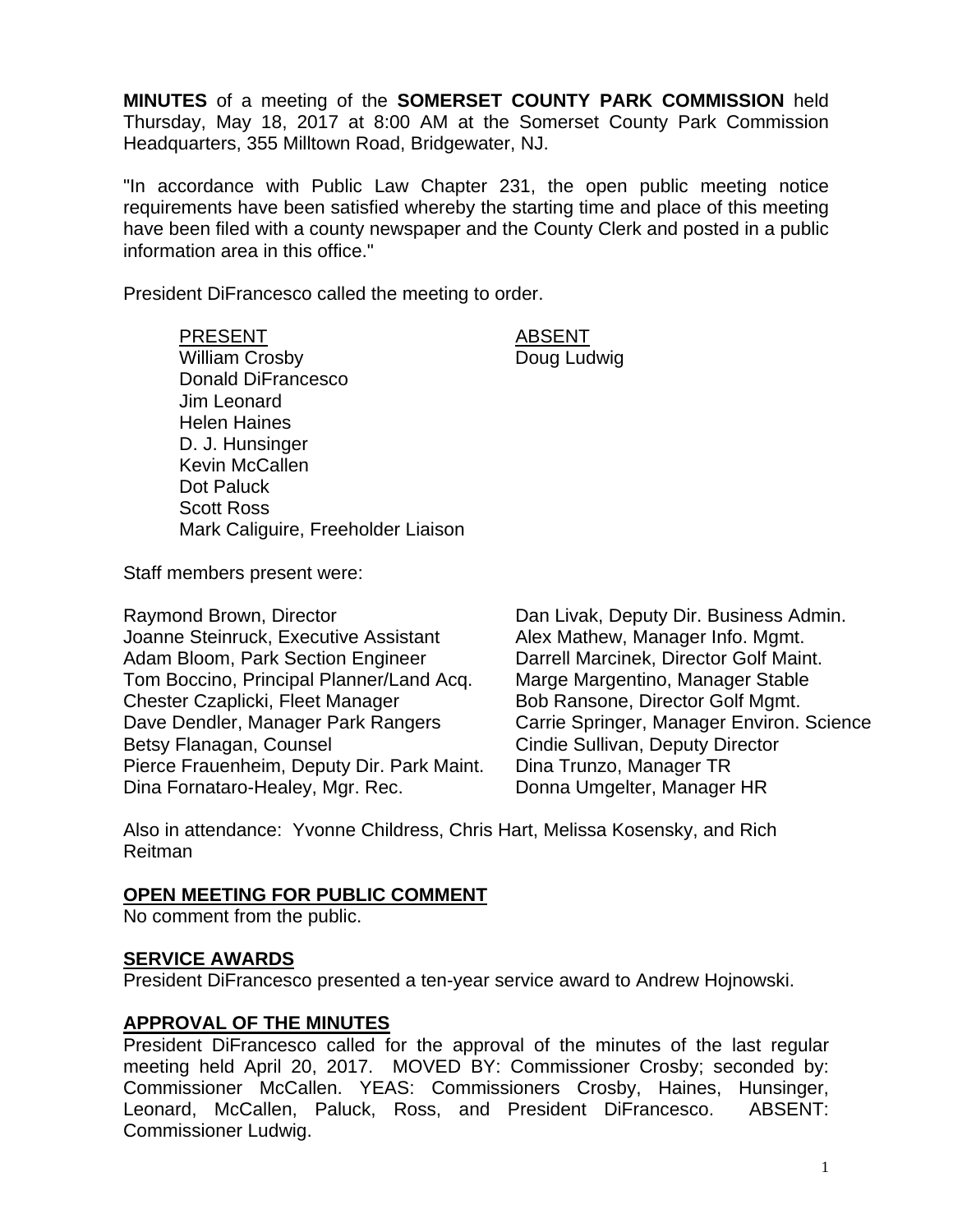# **APPROVAL OF BILLS FOR PAYMENT**

### **Resolution R17-063 – Adopting the 2017 Operating Budget**

Resolution adopts the 2017 Operating Budget.

Director Brown reminded the Commission that the budget preparation process actually began last fall. The Freeholders adopted their budget last week and we are now able to adopt ours. The total operating budget is \$19,867,097. The Freeholders appropriation to the Park Commission is \$10,026,598 including approximately \$200,000 to cover employee salary increases and an additional \$348,000 to cover a full years' worth of operations at Mountain View Park. The balance of the budget will be from anticipated revenue and surplus. Additional funding has been provided for Mountain View Park. Increases in expenses this year include the Joint Insurance Fund premium, vehicle maintenance costs and the Park Commission has reassumed the cost of the reduced Summer Concert Series that the Park Foundation paid for in the past. The Commission will also assume the costs of the Fourth of July Family Festival and its subsidy of the Annual 4H Fair. In order to balance the budget, funding has been reduced for several vacant full-time employee positions, a reduction in the number of seasonal employees, and line item expenses related to utilities.

President DiFrancesco reported that it was again a struggle to balance the budget. He thanked the Freeholders for their generosity and commitment to the Park Commission. Don noted that staff continues to pursue new ways to generate increased revenues. Don thanked everyone their hard work in the preparing a balanced budget.

### **Resolution R17-064 – Payment of Claims**

Resolution authorizing payment of bills for \$950,347.77 comprising of check numbers 8929-8982, 8983-9044, 9069, 9070-9127, and 9128-9192. MOVED BY: Commissioner Crosby; seconded by: Commissioner McCallen. YEAS: Commissioners Crosby, Haines, Hunsinger, Leonard, McCallen, Paluck, Ross, and President DiFrancesco. ABSENT: Commissioner Ludwig.

### **Resolution R17-065 – Payment of Confirming Orders**

Resolution authorizes payment to confirming orders totaling \$21,334.62.

# **Resolution R17-066 – Certification of Funds for Previously Awarded Contracts**

Resolution certifies funds for previously awarded contracts.

### **DIRECTOR'S REPORT**

Director Brown submitted a report for the month of April 2017.

Ray distributed a summary of 2016 accomplishments from the staff. Commissioner Leonard asked if some of the information could be on the Park Commission website and possibly on Facebook and/or Twitter. Ray agreed that his idea was a good one and that staff would look into his recommendations. Mountain View Park is now officially open and Ray shared photographs of the opening day ribbon-cutting. It was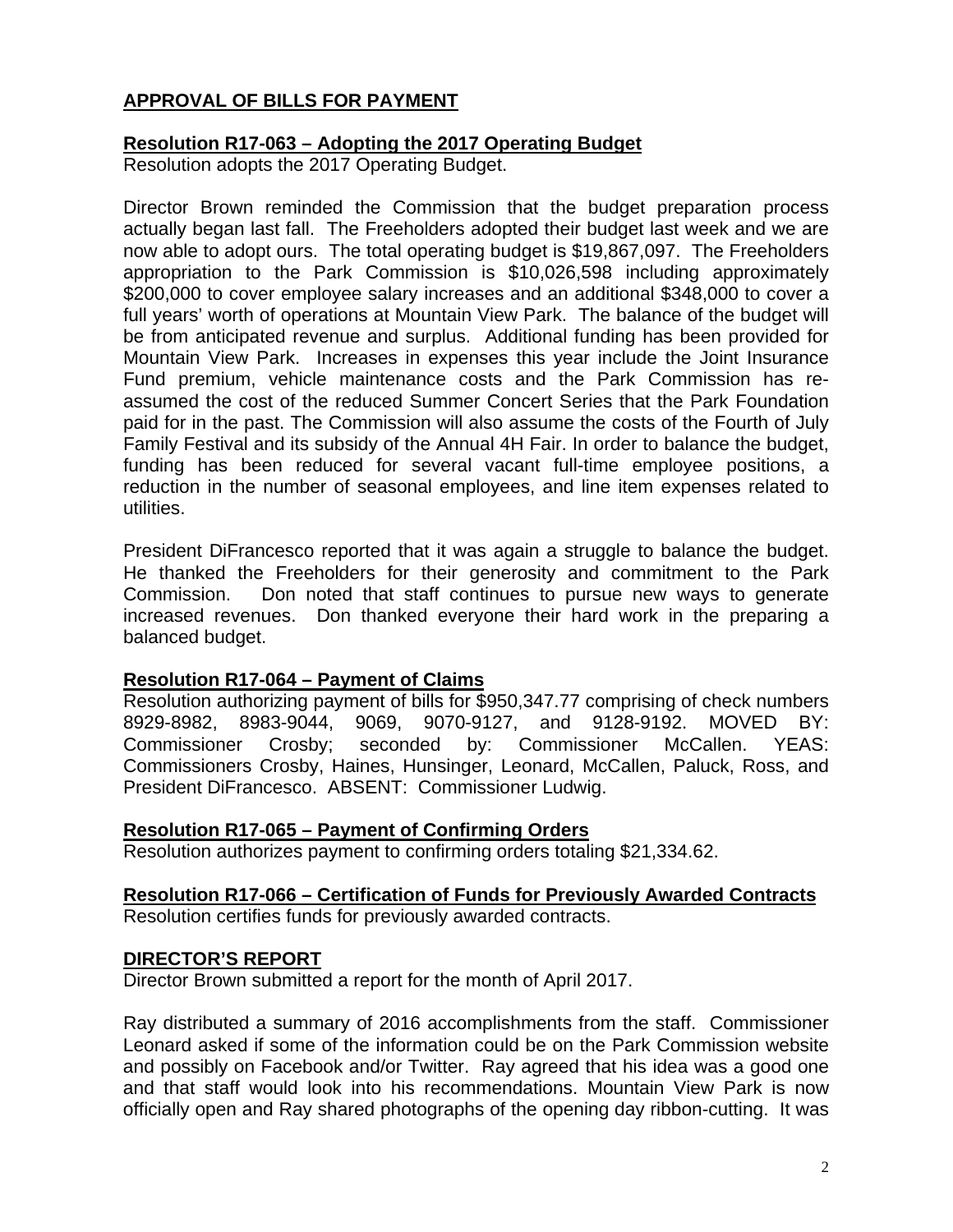a special day and he thanked the Commissioners that were able to attend. Staff worked hard on the park and all the feedback has been very positive.

# **CORRESPONDENCE**

- 1. Letter of thanks from Rutgers Cooperative Extension of Somerset County on a 4H Youth Development program that Marge Margentino, Kurt Bender, Christa Wood, and Rich Hoffman assisted in implementing.
- 2. Letter from Borough of Bernardsville requesting permission to bow hunt on Little Brook Sanctuary as part of its deer management program.

# **CONSENT AGENDA**

# **RESOLUTIONS**

The following resolutions were MOVED BY: Commissioner Crosby; seconded by: Commissioner Haines. YEAS: Commissioners Crosby, Haines, Hunsinger, Leonard, McCallen, Paluck, Ross, and President DiFrancesco. ABSENT: Commissioner Ludwig.

### **Resolution R17-067 – Award of Hunting License Agreements on Five Parcels**

Resolution awards a License Agreement to Old Barn Gun Club, Inc. for Kanach North Parcel, Kodiak Rod & Gun Club, Inc. for Chubb/Brady Parcel, Sourland Sportsman Club for Carrier South Parcel for a five-year period beginning September 1, 2017 and ending August 31, 2022.

## **Resolution R17-068 – Award of Second and Final Year Contract for Printing and Distribution of Seasonal Park Guides**

Resolution awards a contract to Courier News/Gannett Satellite Information Network, Inc.

## **Resolution R17-069 – Award of Final Year of a Five-Year Contract for Ice Cream/Soft Ice Concession**

Resolution awards a contract to Josefa, Inc. The fee for year five is \$1,950.

# **Resolution R17-070 – Award of Second Year of a Three-Year Contract with Two One-Year Extensions for the Lease, Delivery, and Maintenance of Electric and Gasoline Powered Golf Cars**

Resolution awards a contract to E-Z Go Division of Textron.

## **Resolution R17-071 – Award of Second Year of a Three-Year Contact for Furnishing of Irrigation Control System Support**

Resolution awards a contract to Storr Tractor Company.

## **Resolution R17-072 – Award of Second Year of a Five-Year Contract for Optical Viewers Concession Services**

Resolution awards a contract to Tower Optical Company, Inc. The fee for year two is \$1,100.

**Resolution R17-073 – Award of First Year of a Two-Year Contract for Fabricated and Prefabricated Structures: Portable Sanitation** 

Resolution awards a contract to Johnny on the Spot.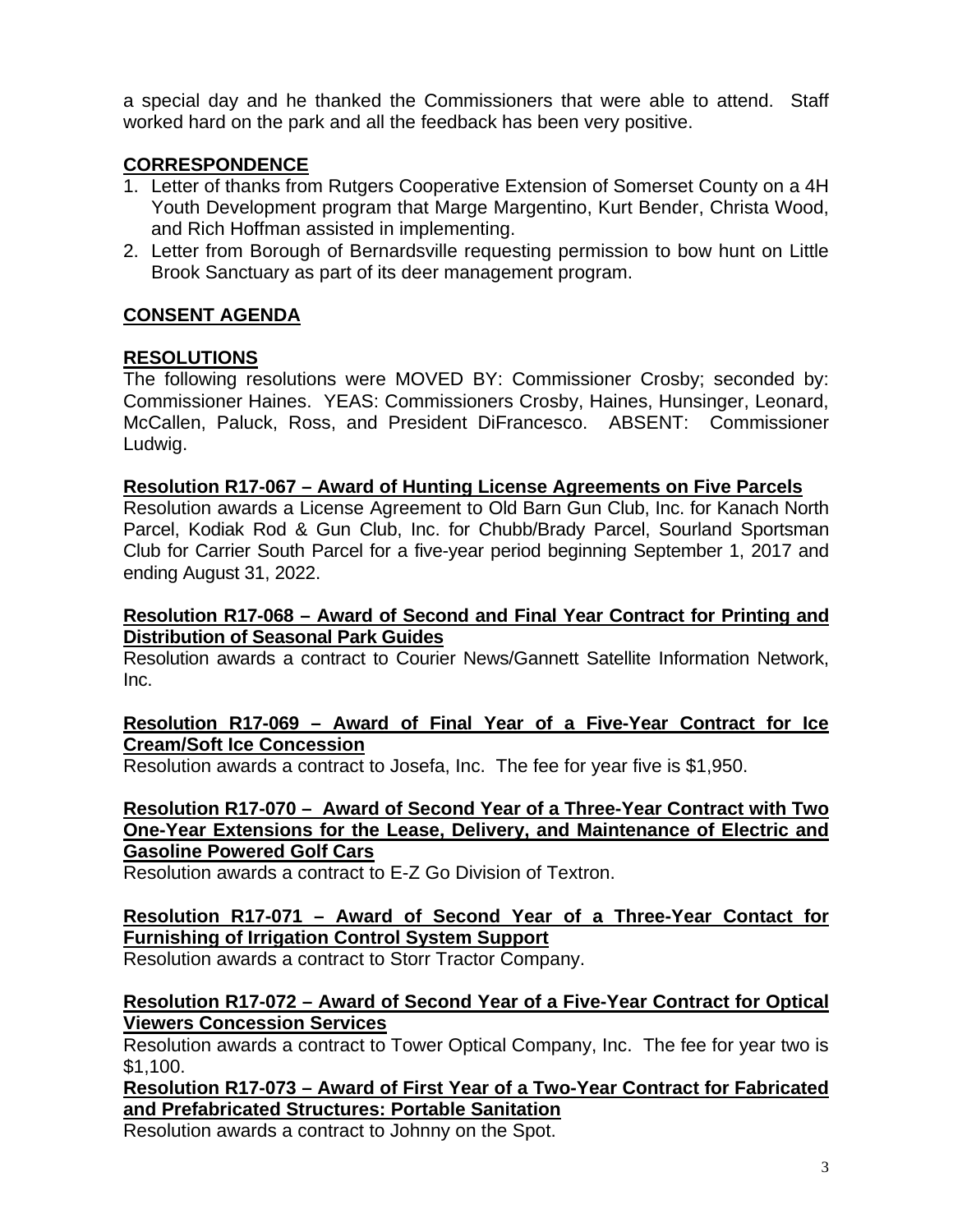# **Resolution R17-074 – Amending Resolution R17-013 Elevator Services**

Resolution amends Resolution R17-103 to reflect as of May 1, 2017, the monthly service rate per location increased by 3.4% and the new monthly total is \$165.27, a total of \$495.81 per quarter (\$1,983.24 per year), covering North Branch Park Headquarters, Neshanic Valley Golf Course Clubhouse, and the Environmental Education Center.

# **RESOLUTION TAKEN OUT OF CONSENT AGENDA**

# **Resolution R17-075 – Authorizing Competitive Contract for IT Master Plan Consultant Services**

Resolution authorizes competitive contracting for IT master plan consultant services.

Ray Brown reported that after the crash of the golf server system last month there needed to be a more comprehensive operational review of IT by undertaking the a new IT Master Plan. Historically, IT problems have been patched over the years but a comprehensive assessment of the Commission's IT needs was long overdue. Commissioner McCallen has been, and will continue to work with the IT Department to address the issues at hand. This resolution allows the Park Commission to solicit proposals, using the competitive contracting process, to retain an independent IT entity to evaluate the current system and to offer recommendations on the system's current and future technical needs. Commission Counsel has reviewed the proposal along with President DiFrancesco and Commissioner McCallen, and staff recommends that a consultant be brought on board to create the needed plan.

Commissioner McCallen reported that a consultant needs to be hired to evaluate the system and put a plan together to keep up with today's technology. President DiFrancesco reported that this is long overdue with technology changes daily. Freeholder Caliguire was unaware of the crash last month and asked if the County was contacted for assistance. Dan replied that they were not contacted. He suggested that the Park Commission contact the County IT Department or Mike Amorosa for assistance. The County is there to help the Park Commission when necessary. Dan Livak reported that Alex worked closely with Dell Systems to address the problem. Commissioner Leonard commented that there needs to be a backup system. Commissioner Hunsinger commented that he is glad Kevin is involved. The necessary upgrades for today and the future are needed, and in the long term, will save the Commission money. Commissioner McCallen commented that he believes County and the Park Commission both want the same result of an effective upgraded system.

MOVED BY: Commissioner Crosby; seconded by: Commissioner Paluck. YEAS: Commissioners Crosby, Haines, Hunsinger, Leonard, McCallen, Paluck, Ross, and President DiFrancesco. ABSENT: Commissioner Ludwig.

# **COMMITTEE REPORTS**

### **FINANCE/BUSINESS ADMINISTRATION**

President DiFrancesco, Chair of the Committee, submitted a report for the month of April 2017.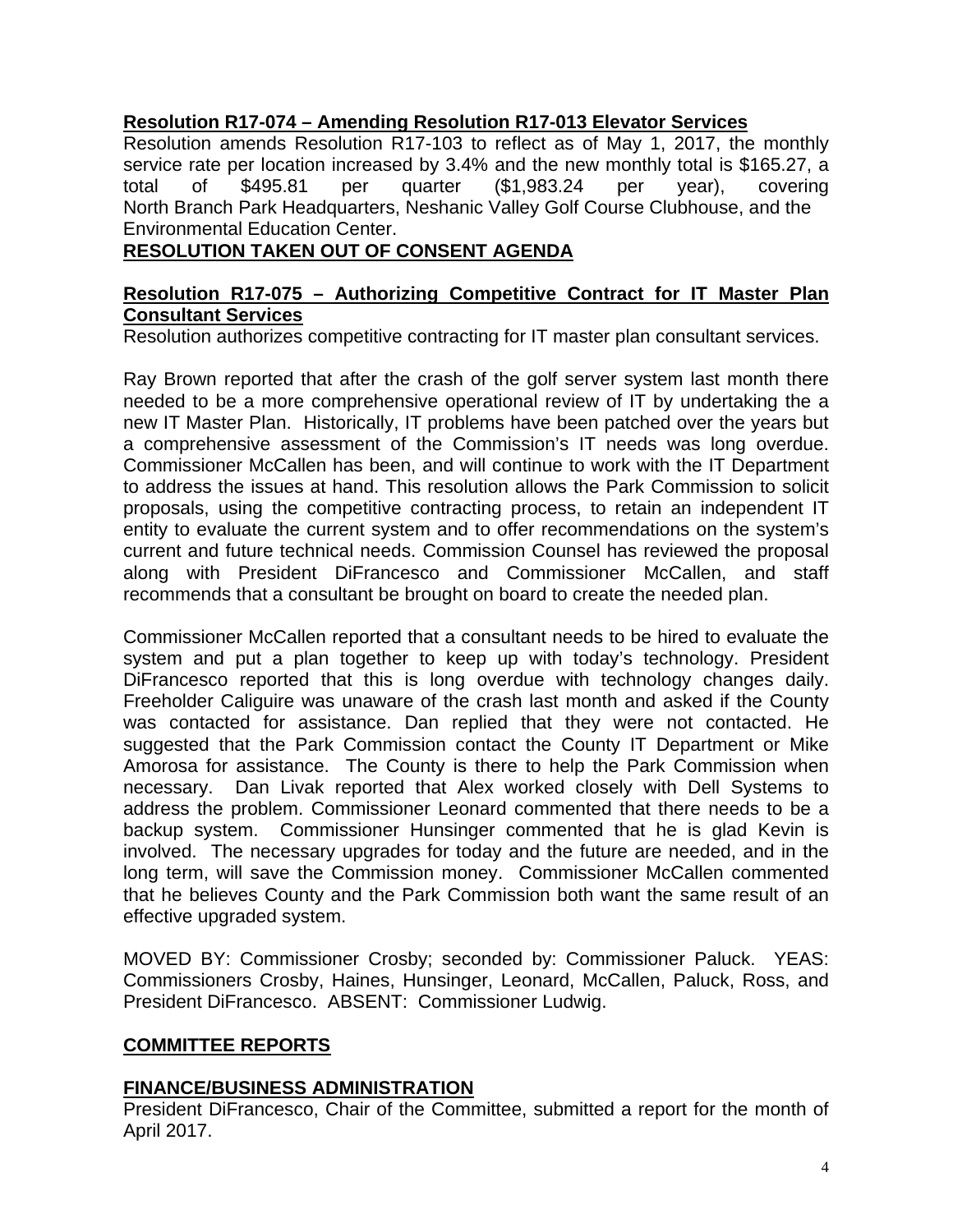Dan Livak, Deputy Director Business Administrator reported that overall revenue is 11 percent less than last year and Golf revenue is 20 percent less than last year.

### **HUMAN RESOURCES**

Commissioner Leonard, Chair of the Committee, submitted a report for the month of April 2017.

Donna Umgelter, Manager Human Resources reported that the new payroll system has had challenges but is now seems to be working. Donna attended the County Health Insurance Commission meeting.

# **LEISURE SERVICES**

A report was submitted for the month of April 2017.

Cindie Sullivan, Deputy Director reported that staff has been and is busy with events in April, May, and June which are the busiest months for both events and summer planning.

Dina Trunzo, Manager Therapeutic Recreation, reported that Hillsborough Township provided proclamations to participating agencies during April for Autism Awareness month. The Park Commission was one of the agencies recognized. The Pro/ Celebrity Golf event grossed more than \$131,000. Ray Brown was honored at this year's event.

Commissioner Leonard noticed on the Leisure Services report that there have been 94,403 visitors and asked if something could be done to celebrate the  $100,000<sup>th</sup>$ visitor? Cindie Sullivan said the person can receive a Leisure Pursuit Card that entitles them to participate for free in a Park Commission program or play golf for free with the exception of Neshanic Valley. Rich Reitman will do a press release when that happens.

# **GOLF MANAGEMENT**

Commissioner Paluck, Chair of the Committee, submitted a report for the month of April 2017.

Bob Ransone, Deputy Director Golf Management reported play has been strong when the weather cooperates. Chet Czaplicki will be retiring on June 30 and Bob introduced Mike Carone as the new Fleet Manager. Mike has worked for the Park Commission for five years, progressing from a mechanic on the golf course to his current position of Fleet Supervisor for Parks. On Saturday May 27 Neshanic Valley Learning Center will host its annual active duty and veterans golf clinic and play nine holes on the Academy Course.

Ray thanked Chet for his years of service and his help has been greatly appreciated.

### **INFORMATION MANAGEMENT**

Commissioner McCallen, Chair of the Committee submitted a report for the month of April 2016.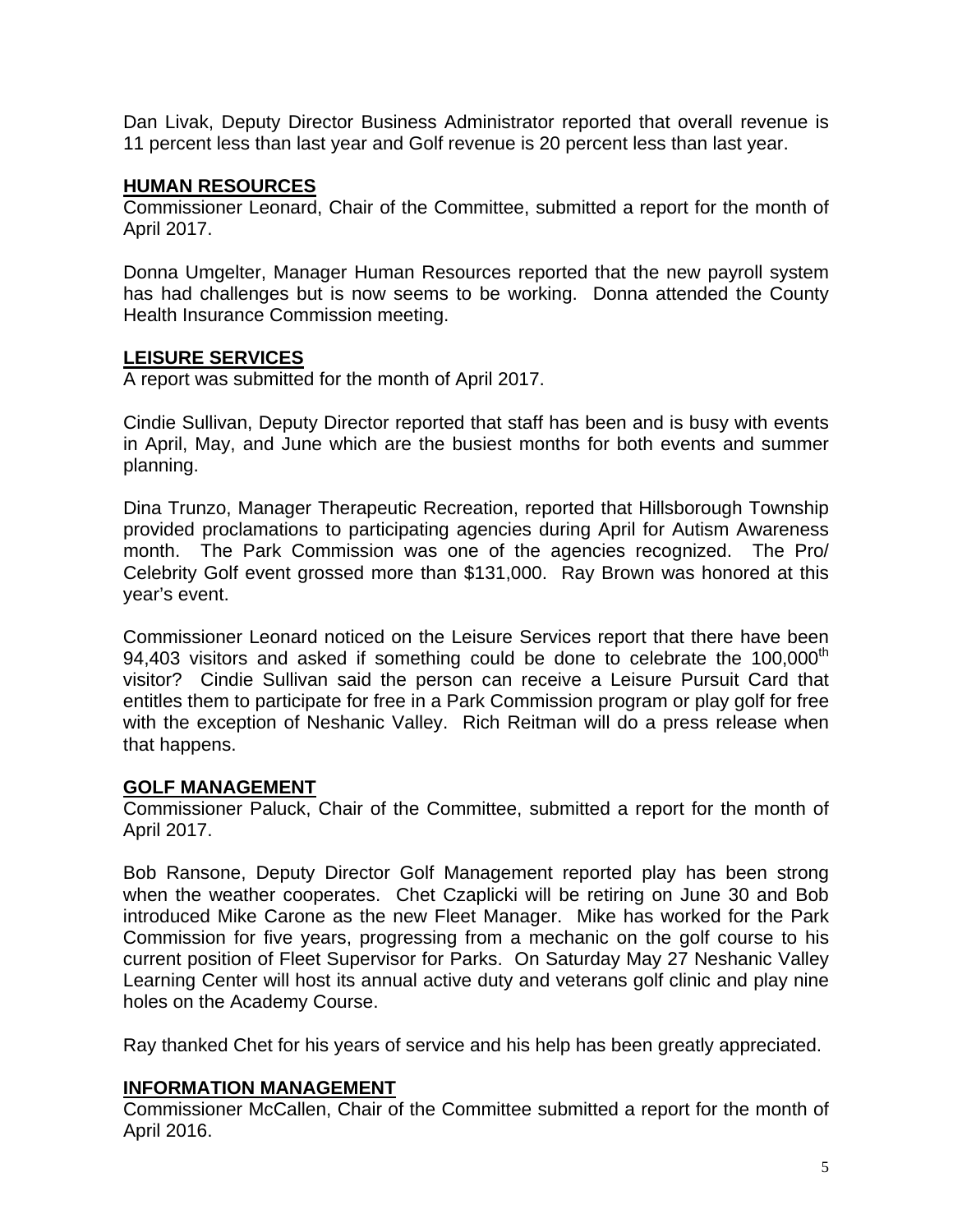# **VISITOR SERVICES**

Commissioner Crosby, Chair of the Committee, submitted a report for the month of April 2017.

Dave Dendler, Manager, Park Rangers reported that parks have been busy. National Trails Day will be held on June 3 at Sourland Mountain Preserve.

### **PROPERTY MANAGEMENT**

Commissioner Crosby, Chair of the Committee, submitted a report for the month of April 2017.

## **PLANNING AND LAND ACQUISITION**

Commissioner Haines, Chair of the Committee, submitted a report for the month of April 2017.

### **CAPITAL FACILITES – CONSTRUCTION and ENGINEERING**

Commissioner McCallen, Chair of the Committee, submitted a report for the month of April 2017.

## **PARK MAINTENANCE & HORTICULTURE**

Commissioner Hunsinger, Chair of the Committee, submitted a report for the month of April 2017.

Pierce Frauenheim, Deputy Director Park Maintenance reported that Mountain View Park is busy with baseball games. Skillman Park dog area will be completed within the next seven to ten days. The fencing at the dog area is ready to be installed. The third phase of the new trail at Natirar has been completed. Pierce thanked Ken Fivek, Darrell Marcinek, the Horticulture Department, Special Projects, and Commissioner McCallen for their assistance at Warrenbrook Golf Course Pro Shop. The transformation of the dining area in two weeks is amazing. Rose Day will be held in June. Mrs. Pyne held a memorial bench ceremony in memory of her brother, Austin Buck, and more than 60 people attended. Ray stated that the Buck family has been very supportive of Buck Garden and the Park Foundation donated the bench in memoriam.

Commissioner Paluck reported that the work that has been done at Natirar is very nice. The creation of the new trail is great. Ray said a lot of work has gone into Natirar. The new trail is a challenge and staff did a great job.

### **AUDIT COMMITTEE**

Dan Livak reported that he has been meeting and working with the auditors.

### **FREEHOLDER'S REPORT**

Mark Caliguire reported that the employee health center building is near completion. It is supposed to open Labor Day. The Park Commission staff will be able to utilize the center after January 1, 2018. The claims data for the Park Commission is being prepared so staff will be able to utilize the center in January.